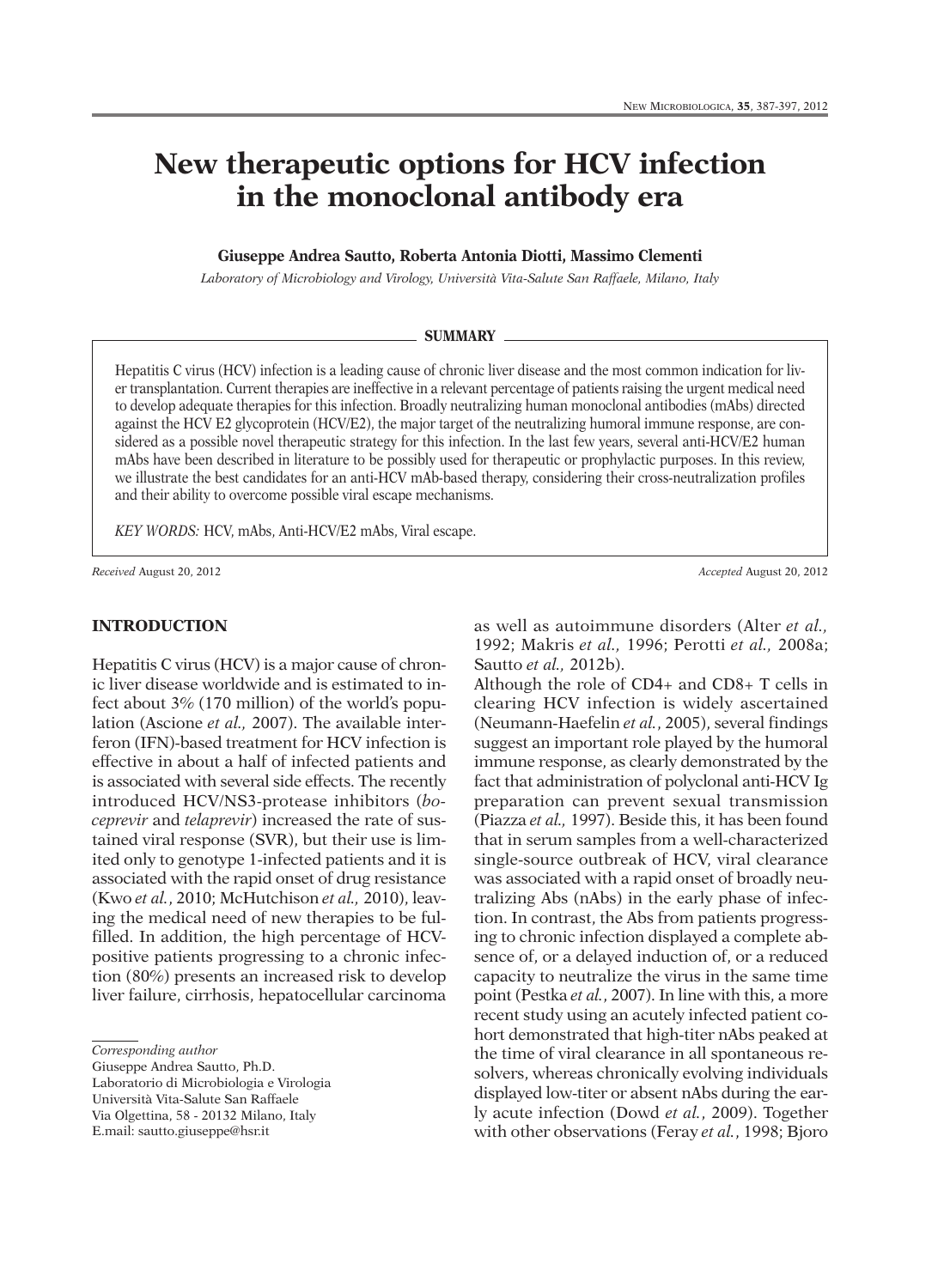*et al.*, 1994), these studies provide evidence that the rapid induction of nAbs during the early phase of infection may assist in controlling HCV replication as well as in the chronic phase or in a post-transplantation setting.

Given the variability of HCV, viral escape from Ab-mediated neutralization by means of diverse strategies could arise, but the overall inefficiency of the anti-HCV Ab response can be due to the overall balance of the humoral response, as demonstrated in the previously reported studies (Burioni *et al.*, 2008b; Di Lorenzo *et al.,* 2011). Indeed, prophylaxis or therapy with a mixture of synergic broadly neutralizing monoclonal antibodies (mAbs) could reduce the viral escape phenomenon (Burioni *et al.,* 2008b; Chandra *et al.,* 2010) and provide a more favorable virushost interplay. Moreover, the definition of conserved B-cell epitopes able to elicit protective immunity can be a key element for the design of more effective vaccines (Clementi *et al.,* 2012). In particular, the HCV envelope glycoproteins E1 and E2 (HCV/E1-E2), which are involved in HCV entry into host cells, represent the major targets of nAbs (Burioni *et al.*, 1998; Mancini *et al.*, 2009). But, giving the low immunogenicity of E1 glycoprotein, to date the majority of neutralizing mAbs against HCV infection target conserved regions on E2 (Keck *et al.*, 2004b; Meunier *et al.,* 2008). In this review we will overview some wellcharacterized anti-HCV/E2 human mAbs recently described in literature with a brief molecular depiction of the targeted epitopes followed by comments on their prophylactic and therapeutic potential.

# **HCV/E2 glycoprotein as neutralizing target of candidate therapeutic anti-HCV/E2 human mAbs**

The major target cells of HCV are hepatocytes in which the virus enters by a complex and regulated manner. In particular, the HCV surface envelope type I membrane glycoproteins (E1 and E2) form non-covalent heterodimers on the surface of the HCV envelope and mediate clathrinmediated virus endocytosis interacting consecutively with several entry cellular cofactors such as glycosaminoglycans (GAGs), low-density lipoprotein receptor (LDL-R), scavenger receptor class B type I (SR-BI), the tetraspanin CD81, the tightjunction proteins claudin-1 (CLDN-1) and oc-

cludin (OCLN) and the recently described Niemann-Pick C1-like 1 (NPC1L1) cholesterol absorption receptor (Agnello *et al.,* 1999; Barth *et al.,* 2003; Benedicto *et al.,* 2009; Evans *et al.,* 2007; Liu *et al.,* 2009; Molina *et al.,* 2007; Piler*i et al.,* 1998; Ploss *et al.,* 2009; Sainz *et al.,* 2012; Scarselli *et al.,* 2002).

After viral entry and translation of the HCV-RNA genome, the HCV/E2 glycoprotein is produced like other HCV structural proteins (core and E1) by cellular signal peptidase cleavage from the translated viral polyprotein. In particular, the Cterminal transmembrane domains of HCV/E1 and E2 have a possible role in non-covalent heterodimerization of the two glycoproteins and contain endoplasmic reticulum-retention signals that are thought to anchor the glycoproteins within lipid membranes (Dubuisson *et al.,* 1994). Instead, the N-terminal ectodomain of HCV/E2 possesses the entry determinants for infection of the host cells that are likely targeted by nAbs. A molecular model of HCV/E2 has recently been proposed, but a crystal structure of the glycoprotein is not yet available. The proposed model assigns a typical class II fusion protein structure to HCV/E2, similar to the fusion proteins of members of the alpha- and flaviviruses, consisting of three distinct domains, where the putative fusion peptide is located in domain II of the HCV/E2 protein (Krey *et al.,* 2010). Despite conserved function between clinical isolates, the HCV/E2 glycoprotein tolerates great genetic diversity. Indeed, the ectodomain contains at least three highly variable regions that are under positive selection during acute and chronic infection. Hypervariable region (HVR) 1 is located at the N-terminus of HCV/E2 and plays an important role in entry, virion interaction with HDL (which has been shown to augment entry) and viral cell-to-cell transmission (as interacting with the SR-BI coreceptor), as well as Ab binding and disease outcome (Bartosch *et al.,* 2003a; Bartosch *et al.,* 2005; Bartosch *et al.,* 2003b; Brimacombe *et al.,* 2011; Kato *et al.*, 1993; Scarselli *et al.,* 2002; Voisset *et al.,* 2005; Weiner *et al.,* 1992). In particular HVR1, has been implicated both in non-nAb induction as well as in viral neutralization (Shimizu *et al.*, 1996). Indeed, the N-terminal region of HVR1 (aminoacid residues 384-395) has been described as the target of non-nAbs, while the C-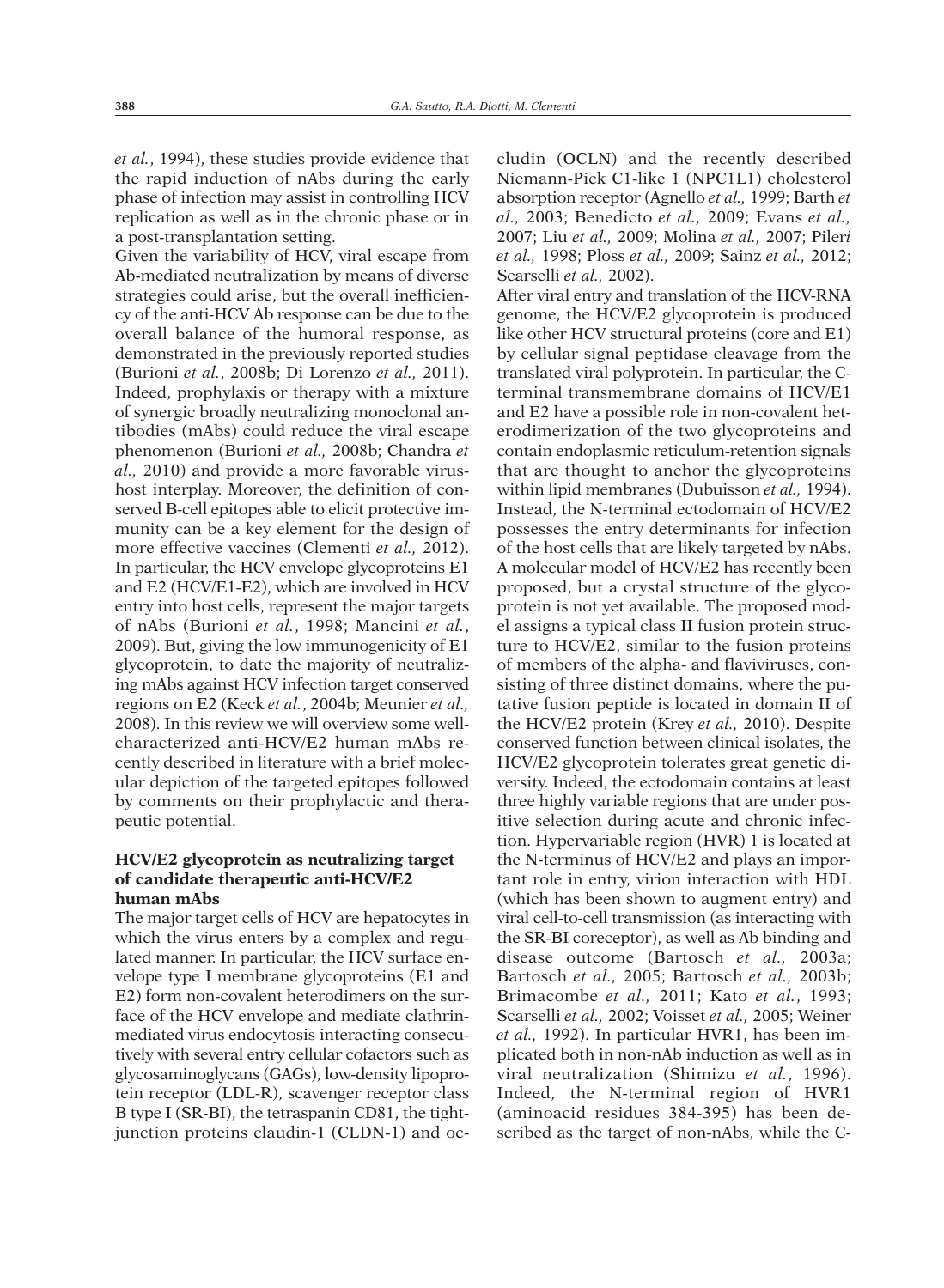terminal region (aminoacid residues 396-407) as the target of genotype-restricted nAbs (Hsu *et al.,* 2003; Vieyres *et al.*, 2011). The other two hypervariable regions, HVR2 and the intergenotypic variable region (igVR) are thought to be involved in HCV/E1-E2 heterodimerization and virus infectivity (Krey *et al.,* 2010). Indeed, possible therapeutic anti-HCV/E2 mAbs not only have to be directed against conserved and protective regions but also they should not target residues within the above mentioned variable regions to avoid the onset of possible escape variants. At this regard, several strategies have been adopted in order to isolate mAbs directed against conserved regions that are crucial for the viral life cycle and avoid the selection of genotype/isolate-restricted reactive mAbs (Clementi *et al.*, 2012; Solforosi *et al.,* 2012). Thus, fine epitope definition of mAbs and determination of their cross-neutralization profiles are crucial for evaluating their clinical potential against hypervariable viruses such as HCV (Burioni *et al.,* 2010; Burioni *et al.,* 2009; Clementi *et al.,* 2011; De Marco *et al.,* 2012; Mancini *et al.,* 2012; Mancini *et al.,* 2011). The clinical relevance of this aspect has been underlined by two clinical studies that have evidenced only a modest and short-lasting reduction in viremia after infusion of the anti-HCV/E2 human mAb HCV-AB68 in preventing HCV reinfection in chronic-infected patients during and after liver transplantation (Galun *et al.,* 2007; Schiano *et al.*, 2006). Subsequent studies demonstrated that this mAb binds a conformational epitope on HCV/E2 and can efficiently neutralize HCV pseudoparticles (HCVpp) harboring genotype 1b glycoproteins, but the HCV/E2 epitope targeted by HCV-AB68 was reported to contain four residues within the C-terminal region of HVR1 (Eren *et al.,* 2006). Thus, it is possible that within the infected patients treated in these studies, variants within the quasispecies population may have existed that could escape inhibition by HCV-AB68, suggesting that frequent high dose administration of a more broadly cross-neutralizing anti-HCV/E2 mAb, or of a combination of synergic mAbs, possibly directed against well conserved regions of HCV/E2, may achieve a sustained reduction of viral load in such patients and possibly prevent graft reinfection (Burioni *et al.,* 2008b).

# **HCV/E2 regions targeted by broadly cross-neutralizing mAbs**

Considering the multiple cellular receptors involved in HCV binding and entry into target cells, it can be speculated that several regions of HCV/E2 can be targeted by Abs interfering with HCV docking and entry processes. In particular, the majority of broadly cross-neutralizing human anti-HCV/E2 mAbs are directed against conformational epitopes encompassing the CD81 binding site (CD81bs) of HCV/E2 and neutralize HCV at a post-attachment step, as demonstrated by kinetic neutralization assays (Haberstroh *et al.,* 2008) (Table 1). Mouse and rat mAbs interfering with HCV/E2 interaction with SR-BI and with cell-to-cell transmission of HCV have been described, but their epitopes encompass HVR1, further limiting their potential employment in clinical studies (Bartosch *et al.,* 2003a; Brimacombe *et al.,* 2011; Hsu *et al.,* 2003). It is indeed important to develop human mAbs that are able to limit this route of infection, especially in a post-transplantation setting, as in this case cell-to-cell transmission can be implicated in viral rebound and escape from Ab-mediated neutralization (Burioni *et al.,* 1994). However, Abs targeting HCV coreceptors involved in cell-to-cell transmission have been described and it is believed that they could be used in a future mAb-based therapy against HCV, probably in association with other developed drugs or mAbs directed against viral determinants (Catanese *et al.,* 2010; Meuleman *et al.,* 2008; Molina *et al.*, 2008).

Several HCV/E2 domains, variously conserved within the envelope glycoprotein, have been described as interacting with CD81. Among them, suggested regions include those encompassing aminoacid residues 412-423 (also known as epitope I), 432-447 (that encloses epitope II, spanning aminoacid residues 434-446), 480-493, 528- 535 and 544-551 (Clayton *et al.*, 2002; Flint *et al.*, 1999; Owsianka *et al.*, 2001; Owsianka *et al.*, 2006). In particular, residues W420, Y527, W529, G530 and D535, as well as the G436-WLAGLF-Y443 motif, show a high degree of conservation among the different HCV genotypes (Drummer *et al.*, 2006; Owsianka *et al.,* 2006). However, this last region falls within a more variable region (aminoacid residues 431-466), for this reason known as HVR3, that can be also implicated in the induction of non-nAbs interfering with the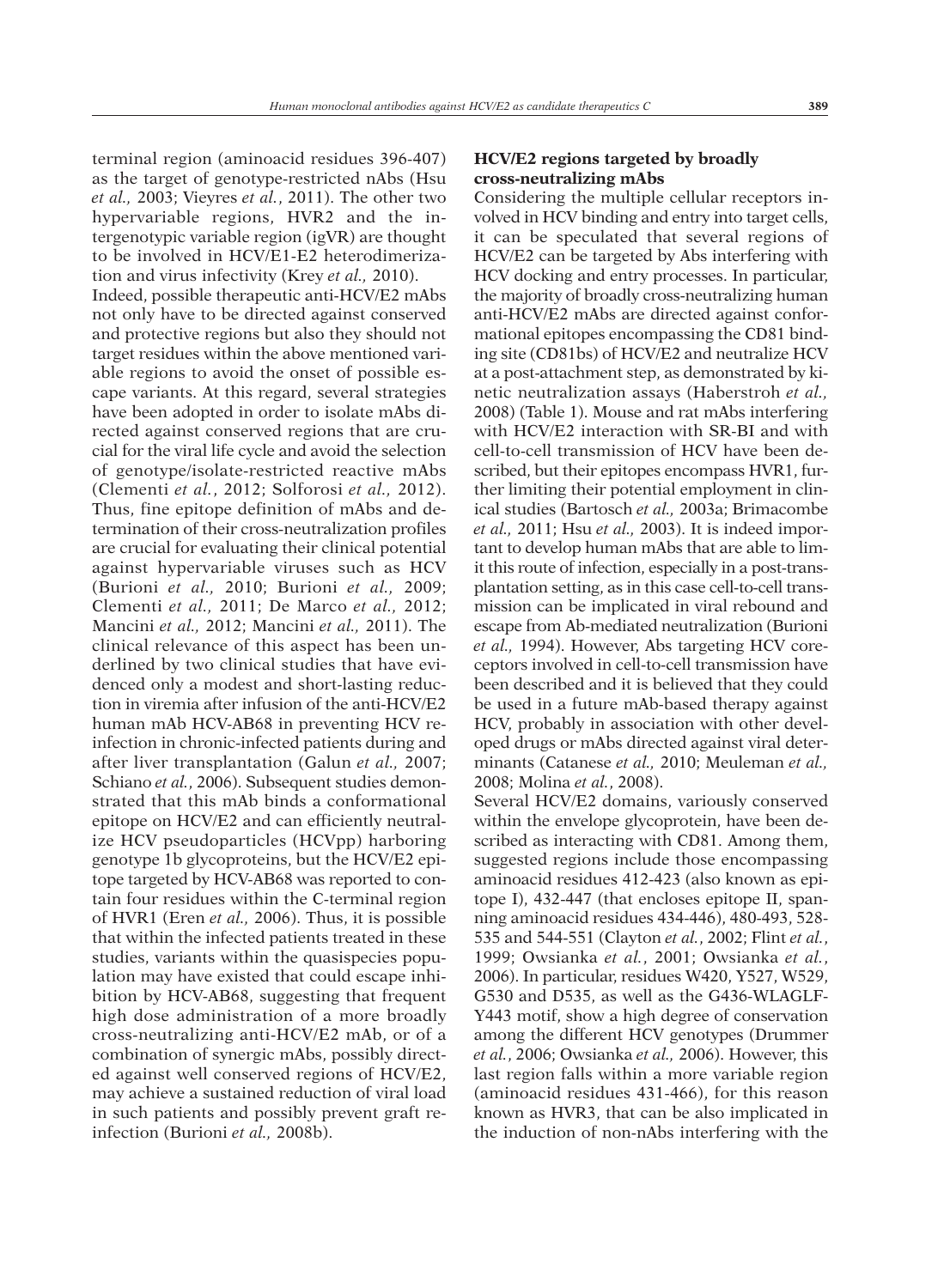TABLE 1 - *Best well-characterized anti-HCV/E2 human mAbs endowed with potent cross-neutralizing activity and candidate for a possible mAb-based therapy for HCV infection. All aminoacid numbering is based on the H77 reference strain (HCV genotype 1a).*

| MAb         |           | Epitope<br>(aminoacid<br>residues on<br>HCV/E2)                                                                                | Epitope<br>class           | Interaction<br>involved | Ab-induced<br>escape<br>variants | Ab-mediated<br>interference        | In vivo<br>protection         | References                                                                                                                        |
|-------------|-----------|--------------------------------------------------------------------------------------------------------------------------------|----------------------------|-------------------------|----------------------------------|------------------------------------|-------------------------------|-----------------------------------------------------------------------------------------------------------------------------------|
| e20         |           | W437, F442,<br>W529, G530,<br>D535                                                                                             | Conformation-<br>sensitive | CD81                    | N.D.                             | No, in vitro                       | N.D.                          | (Mancini et al., 2009;<br>Sautto et al., 2012a)                                                                                   |
| e137        |           | W437, L438,<br>L441, F442,<br>T416, W420,<br>W529, G530,<br>D535                                                               | Conformation-<br>sensitive | CD81                    | N.D.                             | No, in vitro                       | N.D.                          | (Perotti et al., 2008b;<br>Sautto et al., 2012a)                                                                                  |
| HCV1        |           | O412-N423                                                                                                                      | Linear                     | CD81                    | Yes, in vivo                     | Yes in vitro<br>and <i>in vivo</i> | Yes<br>(chimpanzee)           | (Broering et al., 2009;<br>Morin et al., 2012)                                                                                    |
| AR3A        |           | S424,<br>G436-F447,<br>G523, G530,<br>D535, V538,<br>N540                                                                      | Conformation-<br>sensitive | CD81                    | N.D.                             | N.D.                               | Yes,<br>(transgenic<br>mouse) | (Law <i>et al.</i> , 2008)                                                                                                        |
| AR4A        |           | D698, R639                                                                                                                     | Conformation-<br>sensitive | N.D.                    | N.D.                             | N.D.                               | Yes.<br>(transgenic<br>mouse) | (Giang et al., 2012)                                                                                                              |
|             |           | CBH-5 C494, V497,<br>G523, P525,<br>G530, D535,<br>N540, R614,<br>H <sub>617</sub> , Y <sub>618</sub> ,<br>P619, T621,<br>Y624 | Conformation-<br>sensitive | CD81                    | N.D.                             | N.D.                               | N.D.                          | (Iacob et al., 2008;<br>Keck <i>et al.</i> , 2008;<br>Keck <i>et al.</i> , 2004a;<br>Keck et al., 2007;<br>Owsianka et al., 2008) |
|             |           | CBH-7 C494, V497,<br>N540, W549,<br>R614, H617,<br>Y618, P619,<br>T621, Y624                                                   | Conformation-<br>sensitive | CD81                    | N.D.                             | N.D.                               | N.D.                          |                                                                                                                                   |
| $C-84$<br>Ě | $\cdot$ 1 | F442                                                                                                                           | Conformation-<br>sensitive | CD81                    | No, in vitro                     | N.D.                               | N.D.                          |                                                                                                                                   |
|             |           | .20 C429,<br>L441, Y613,<br>W616                                                                                               | Conformation-<br>sensitive | CD <sub>81</sub>        | No, in vitro                     | N.D.                               | N.D.                          | (Keck et al., 2012)                                                                                                               |
|             |           | .23 W420,<br>N428, C429,<br>W437, L441,<br>F442, Y443,<br>W616                                                                 | Conformation-<br>sensitive | CD81                    | No, in vitro                     | N.D.                               | N.D.                          |                                                                                                                                   |
|             |           | .24 C429,<br>F442, Y443                                                                                                        | Conformation-<br>sensitive | CD81                    | No, in vitro                     | N.D.                               | N.D.                          |                                                                                                                                   |
|             |           | .25 C429,<br>L441, F442                                                                                                        | Conformation-<br>sensitive | CD <sub>81</sub>        | No, in vitro                     | N.D.                               | N.D.                          |                                                                                                                                   |
| 1:7         |           | G523, W529,<br>G530, D535                                                                                                      | Conformation-<br>sensitive | CD <sub>81</sub>        | N.D.                             | N.D.                               | N.D.                          | (Johansson et al.,                                                                                                                |
| A8          |           | G523, W529,<br>G530, D535                                                                                                      | Conformation-<br>sensitive | CD <sub>81</sub>        | N.D.                             | N.D.                               | N.D.                          | 2007)                                                                                                                             |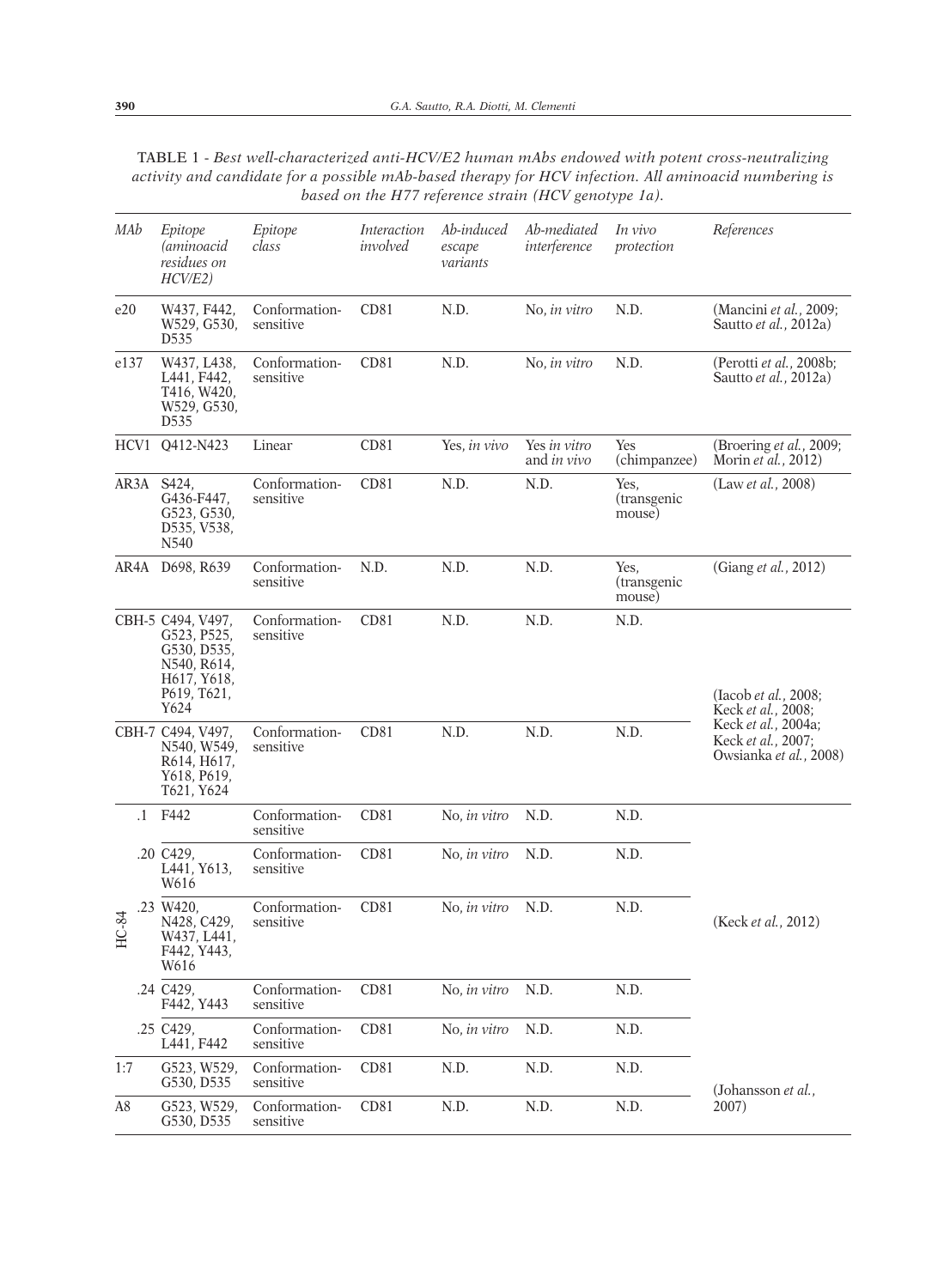activity of epitope I-directed nAbs (Troesch *et al.,* 2006; Zhang *et al.*, 2009). Indeed, as speculated for HVR1, HVR3 could have multiple role both in viral neutralization as well as in induction of nonneutralizing and interfering Abs by masking a more conserved region encompassing at least the 412-423 region, as recently speculated (El Abd *et al.,* 2011; Zhang *et al.,* 2009). Secondly, an HVR3 enclosing region, spanning the 425-443 aminoacid residues, is responsible for viral escape from neutralization, with or without compromising viral fitness. On the other hand, the domain encompassing residues 529, 530 and 535 is considered as the core CD81 binding region and is the target of several broadly cross-neutralizing human mAbs (Broering *et al.,* 2009; Johansson *et al.,* 2007; Keck *et al.,* 2011; Law *et al.,* 2008; Mancini *et al.,* 2009; Perotti *et al.,* 2008b) (Figure 1A and B).

Indeed, candidate anti-HCV/E2 mAbs have not only to be highly cross-neutralizing and targeting key conserved residues, but also their activity should not be influenced by possibly present endogenous interfering Abs (Burioni *et al.,* 2001). To this end, they must either be directed against conserved neutralizing epitopes not subjected to

the mechanism of interference or must be able to prevent the binding of interfering Abs, as we recently described for two broadly cross-neutralizing anti-HCV/E2 human mAbs (e20 and e137) (Sautto *et al.,* 2012a). In particular, these mAbs were isolated by phage-display of the Ab repertoire of a chronically infected patients and firstly characterized as Fab fragments, showing a wide reactivity on HCV/E2 of different genotypes as well as a broad neutralizing activity on different HCVpp genotypes and on the authentic cell culture infectious clone (HCVcc) of genotype 2a (Bugli *et al.*, 2001; Mancini *et al.,* 2009; Perotti *et al.*, 2008b). Recently, after their conversion into whole IgG molecules, they showed a great improvement in their neutralizing activity, with IC50 values of 0.02 and 0.03 µg/mL for e20 and e137, respectively, in HCV neutralization assays using HCVpp of genotype 1a (H77 isolate) (Sautto *et al.,* 2012a).

Recently, other HCV/E2 regions outside the CD81bs, have been implicated in HCV neutralization. In particular, these domains, located within the membrane proximal external region (MPER) of HCV/E2 and encompassing the extremely conserved residues D698 and R639, are



FIGURE 1 - *(A) NAbs directed against the core CD81 binding region of HCV/E2 (comprising aminoacid residues 529,* 530 and 535) and covering, or whose epitope encompasses, the interfering epitope II are not likely to be influenced by the presence of non-neutralizing/interfering Abs directed against epitope II. (B) The neutralizing activity of nAbs *solely directed against epitope-I could be influenced by the presence of non-neutralizing/interfering Abs directed* against epitope II through steric hindrance or binding competition. The E2 CD81 binding site (E2 CD81bs) is depicted in orange, nAb directed against the core CD81bs in blue, epitope-I directed nAb in green and non neutralizing/interfering nAb directed against epitope II in red. The core CD81bs, the interfering epitope II and the neutralizing epitope *I are indicated by arrows.*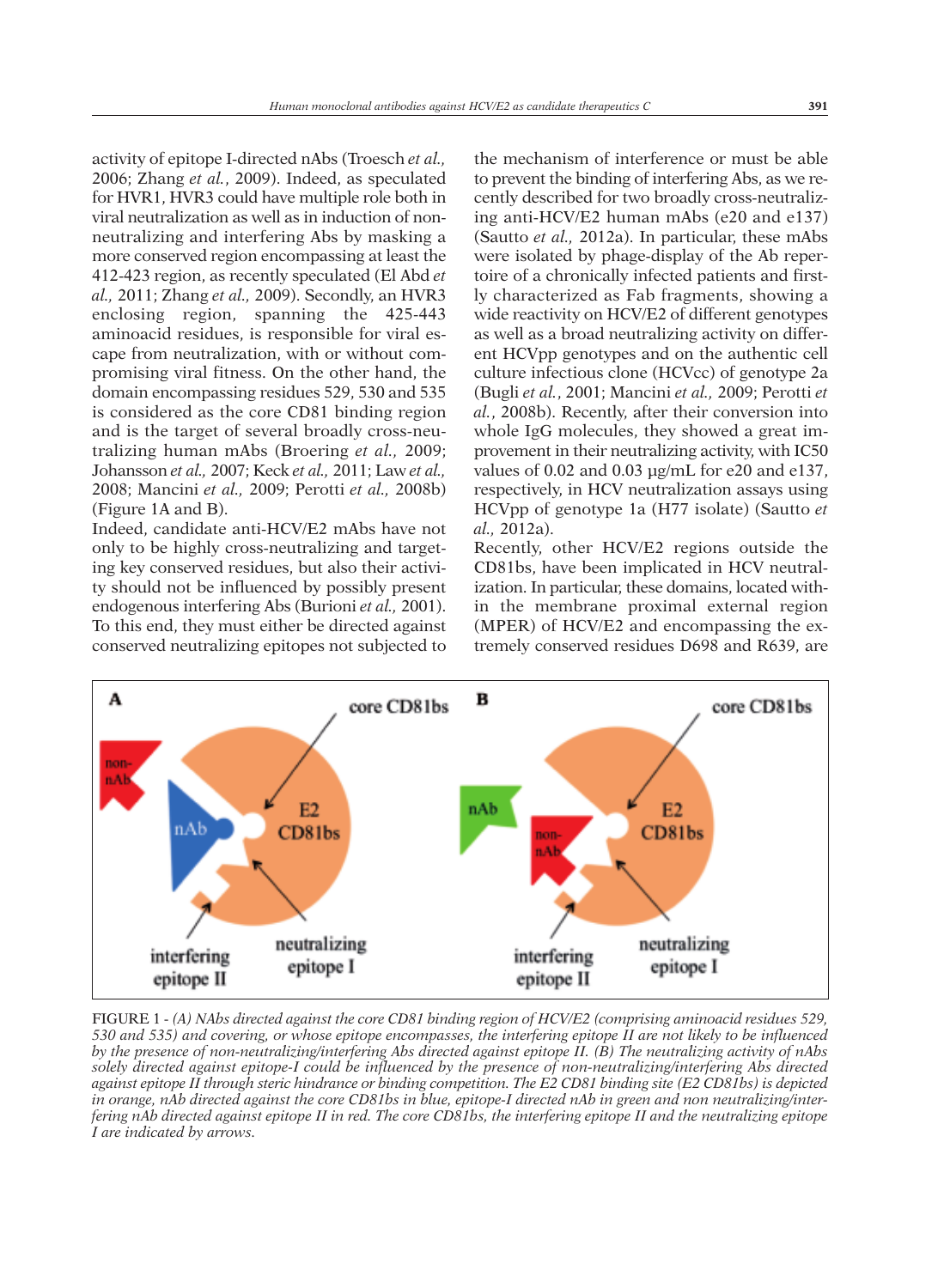required for the binding of two cross-neutralizing human mAbs, AR4A and AR5A, obtained by "exhaustive" panning strategy of a phage-display Ab library (Giang *et al.,* 2012). In particular, the HCV/E2 MPER is important for membrane fusion and the 687-703 aminoacid region is predicted to form an amphipathic alpha-helix partially embedded in lipid membrane (Albecka *et al.,* 2011). Indeed, supposing a helix-hinge-helix structure of this domain, similar to HIV-1 MPER, it has been speculated that AR4A mAb should inhibit the relative movement of the helices required for virus entry (Song *et al.,* 2009). Moreover, AR4A mAb protect a mouse model of infection that is rendered susceptible to HCV infection by genetic humanization and challenged with HCVcc of genotype 1b and 2a (Giang *et al.,* 2012).

Furthermore, another work describes the isolation of a series of anti-HCV/E2 human mAbs (named HC-84) whose conformational epitopes encompass aminoacid residues within the 418- 446 and 611-616 regions of E2 (Keck *et al.,* 2012). In particular, the authors found that six aminoacid residues (W420, N428, L441, Y443, Y613 and W616) that are critical for HC-84 mAbs are 100% conserved in all HCV genotypes and subtypes. Indeed, they found that these residues are also critical for HCVpp infectivity and CD81 binding. Finally, these mAbs failed to generate Ab-induced HCV escape mutants using the authentic HCV infectious clone of genotype 2a (Keck *et al.,* 2012).

Recently, it has been described a human anti-HCV/E2 mAb, named HCV1, whose epitope overlaps with that of the well-characterized and broadly cross-neutralizing mouse mAb AP33 (aminioacid residues 412-423) (Tarr *et al.,* 2006; Owsianka *et al.*, 2005; Broering *et al.,* 2009). This human mAb has been isolated immunizing HuMAb transgenic mice (Medarex, Inc.), expressing human Ab genes, with soluble HCV/E2 envelope glycoprotein consisting of the ectodomain aminoacids 384-660. Indeed, this mAb is endowed of a broad cross-neutralizing activity against HCV isolates from at least four major genotypes.

Further studies demonstrated that L413 and W420 aminoacids, located in the hydrophobic face of the HCV1 epitope, are critical for its binding on HCV/E2 (Kong *et al.,* 2012). Additionally, passive administration of this mAb protects a

chimpanzee model from primary HCV challenge. However, a more recent study reported the onset of neutralization resistant HCV variants (carrying the N415K/D mutations) at 14 days following mAb administration into chimpanzee prior to infusion with genotype 1a (H77 isolate) HCVcc. Furthermore, the authors treated three chronically HCV-infected chimpanzees with this mAb and 21 days post-infusion one chimpanzee viral load was reduced below the detection limit with rebounding virus displaying the N417S mutation. Instead, the two other chimpanzees displayed a minor reduction in viral load without evidence of viral resistance to HCV1 (Morin *et al.,* 2012). The authors speculated that this poor-response could be explained by endogenous Abs to HCV/E2 interfering with HCV1 neutralization, as demonstrated in HCVpp-neutralization assays using HCV1 and sera from the poorly-responding chimpanzees. Thus, these data confirm that neutralization of epitope I-directed Abs could be influenced by the presence of interfering Abs that could be directed against epitope II. However, the authors reported that serum from all three chimpanzees had no appreciable Abs to these two epitopes and indeed endogenous interfering Abs are most likely directed against other regions of the envelope glycoprotein (Morin *et al.,* 2012). On the other hand, it is noteworthy that possible interfering Abs directed against epitope II could bind conformational epitopes and indeed could show no reactivity against peptides representing this epitope, as recently speculated by our group (Sautto *et al.,* 2012a). However, serum lipoproteins coating HCV virions present in sera may interfere with the neutralization of anti-HCV/E2 Abs as evidenced by different neutralization profiles exerted by different described mAbs on HCVcc compared to HCVpp (Dreux *et al.,* 2006; Voisset *et al.,* 2005).

## **CONCLUSIONS**

In the drug development field mAbs are considered as novel useful tools against infectious as well as non-infectious diseases. Their use has allowed shedding some light on the protective mechanisms of the humoral response against hypervariable viruses. Giving this assumption, mAbs represent a potential prophylactic and therapeu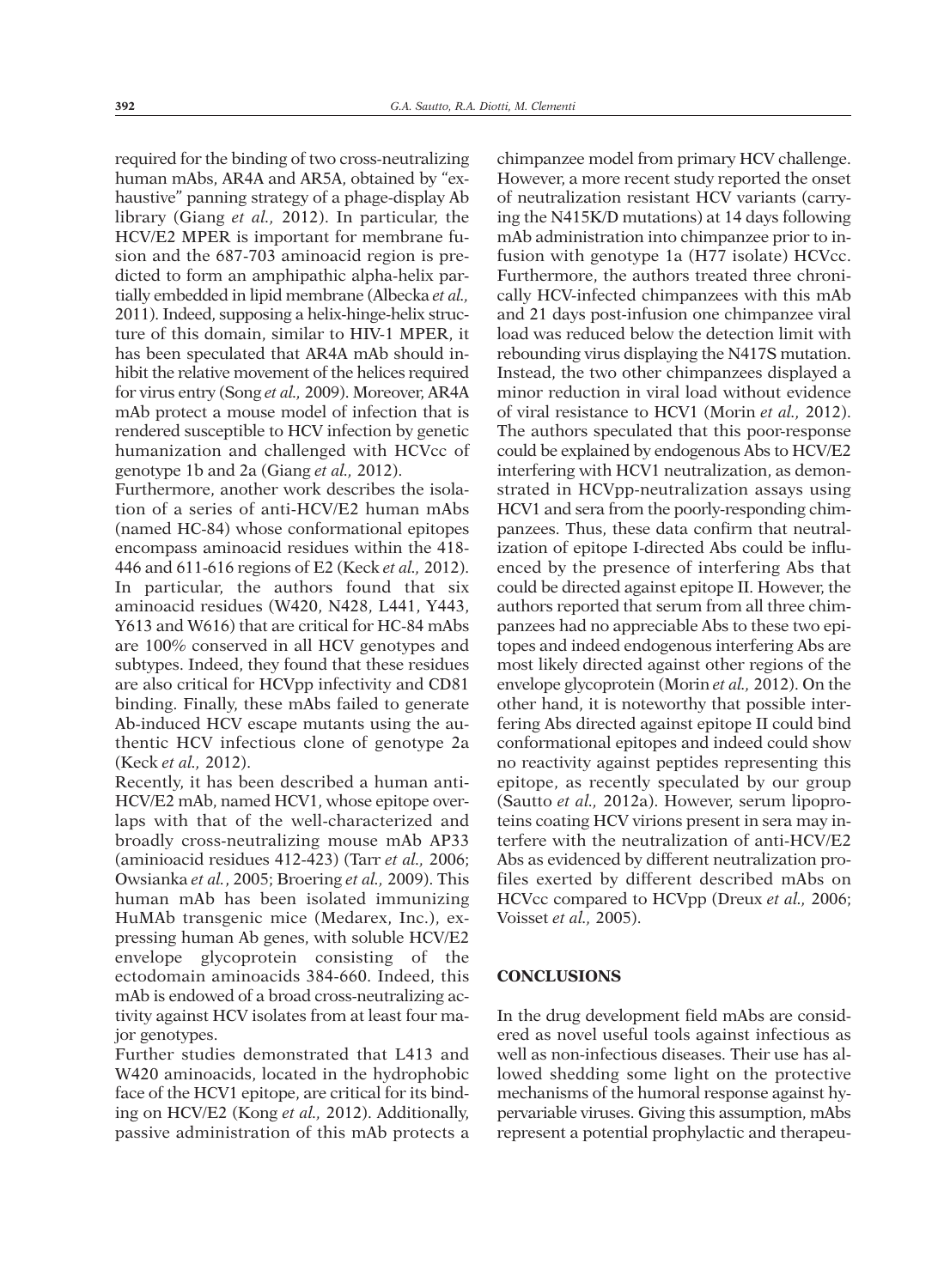tic tool against these viruses. Among them HCV infection is considered one of the potential candidate disease to be targeted by mAb-based therapeutic approaches as current treatment is inadequate in a post-transplant setting and are not completely effective in chronically infected patients as well as being associated with several side effects. The identification of human mAbs against broadly conserved epitopes on HCV/E2 glycoprotein, the major protective antigenic determinant of HCV, and their efficacy against different subtypes in *in vitro* and *in vivo* studies, may be an important step toward the development of new therapeutics.

The availability of different broadly protecting Abs directed against different conserved viral epitopes, also belonging to other proteins (e.g. E1), as well as cellular determinants (i.e. HCV coreceptors), may allow the development of Ab cocktails with broad protective activity against the different HCV genotypes and subtypes. Moreover, the parallel targeting of distinct crucial viral and cellular determinants on different proteins may also minimize the risk of the rapid emergence of viral escape mutants with unaltered viral fitness, which is now the case for drug-resistant escape variants. Finally, the availability of broadly cross-neutralizing anti-HCV/E1-E2 mAbs with such characteristics could also allow the design of a new generation of possible HCV immunogens capable of inducing a protective humoral immune response in vaccinated subjects (Burioni *et al.,* 2008a).

## **REFERENCES**

- AGNELLO V., ABEL G., ELFAHAL M., KNIGHT G.B., ZHANG Q.X. (1999). Hepatitis C virus and other flaviviridae viruses enter cells via low density lipoprotein receptor. *Proc. Natl. Acad. Sci. USA.* **96** (22), 12766- 12771.
- ALBECKA A., MONTSERRET R., KREY T., TARR A.W., DIESIS E., BALL J.K., DESCAMPS V., DUVERLIE G., REY F., PENIN F., DUBUISSON J. (2011). Identification of new functional regions in hepatitis C virus envelope glycoprotein E2. *J. Virol.* **85** (4), 1777-1792.
- ALTER M.J., MARGOLIS H.S., KRAWCZYNSKI K., JUDSON F.N., MARES A., ALEXANDER W.J., HU P.Y., MILLER J.K., GERBER M.A., SAMPLINER R.E., ET AL. (1992). The natural history of community-acquired hepatitis C in the United States. The Sentinel Counties Chronic non-A, non-B Hepatitis Study Team. *N. Engl. J. Med.* **327** (27), 1899-1905.
- ASCIONE A., TARTAGLIONE T., DI COSTANZO G.G. (2007). Natural history of chronic hepatitis C virus infection. *Dig. Liver. Dis.* **39** (Suppl. 1), S4-S7.
- BARTH H., SCHAFER C., ADAH M. I., ZHANG F., LINHARDT R. J., TOYODA H., KINOSHITA-TOYODA A., TOIDA T., VAN KUPPEVELT T.H., DEPLA E., VON WEIZSACKER F., BLUM H.E., BAUMERT T.F. (2003). Cellular binding of hepatitis C virus envelope glycoprotein E2 requires cell surface heparan sulfate. *J. Biol. Chem.* **278** (42), 41003-41012.
- BARTOSCH B., BUKH J., MEUNIER J.C., GRANIER C., ENGLE R.E., BLACKWELDER W.C., EMERSON S.U., COSSET F.L., PURCELL R.H. (2003a). In vitro assay for neutralizing antibody to hepatitis C virus: evidence for broadly conserved neutralization epitopes. *Proc. Natl. Acad. Sci. USA.* **100** (24), 14199-14204.
- BARTOSCH B., VERNEY G., DREUX M., DONOT P., MORICE Y., PENIN F., PAWLOTSKY J.M., LAVILLETTE D., COSSET F.L. (2005). An interplay between hypervariable region 1 of the hepatitis C virus E2 glycoprotein, the scavenger receptor BI, and high-density lipoprotein promotes both enhancement of infection and protection against neutralizing antibodies. *J. Virol.* **79** (13), 8217-8229.
- BARTOSCH B., VITELLI A., GRANIER C., GOUJON C., DUBUISSON J., PASCALE S., SCARSELLI E., CORTESE R., NICOSIA A., COSSET F.L. (2003b). Cell entry of hepatitis C virus requires a set of co-receptors that include the CD81 tetraspanin and the SR-B1 scavenger receptor. *J. Biol. Chem.* **278** (43), 41624- 41630.
- BENEDICTO I., MOLINA-JIMENEZ F., BARTOSCH B., COSSET F.L., LAVILLETTE D., PRIETO J., MORENO-OTERO R., VALENZUELA-FERNANDEZ A., ALDABE R., LOPEZ-CABRERA M., MAJANO P.L. (2009). The tight junctionassociated protein occludin is required for a postbinding step in hepatitis C virus entry and infection. *J. Virol.* **83** (16), 8012-8020.
- BJORO K., FROLAND S.S., YUN Z., SAMDAL H.H., HAALAND T. (1994). Hepatitis C infection in patients with primary hypogammaglobulinemia after treatment with contaminated immune globulin. *N. Engl. J. Med.* **331** (24), 1607-1611.
- BRIMACOMBE C.L., GROVE J., MEREDITH L.W., HU K., SYDER A.J., FLORES M.V., TIMPE J.M., KRIEGER S.E., BAUMERT T.F., TELLINGHUISEN T.L., WONG-STAAL F., BALFE P., MCKEATING J.A. (2011). Neutralizing antibody-resistant hepatitis C virus cell-to-cell transmission. *J. Virol.* **85** (1), 596-605.
- BROERING T.J., GARRITY K.A., BOATRIGHT N.K., SLOAN S.E., SANDOR F., THOMAS W.D., JR., SZABO G., FINBERG R.W., AMBROSINO D.M., BABCOCK G.J. (2009). Identification and characterization of broadly neutralizing human monoclonal antibodies directed against the E2 envelope glycoprotein of hepatitis C virus. *J. Virol.* **83** (23), 12473-12482.
- BUGLI F., MANCINI N., KANG C.Y., DI CAMPLI C., GRIECO A., MANZIN A., GABRIELLI A., GASBARRINI A., FADDA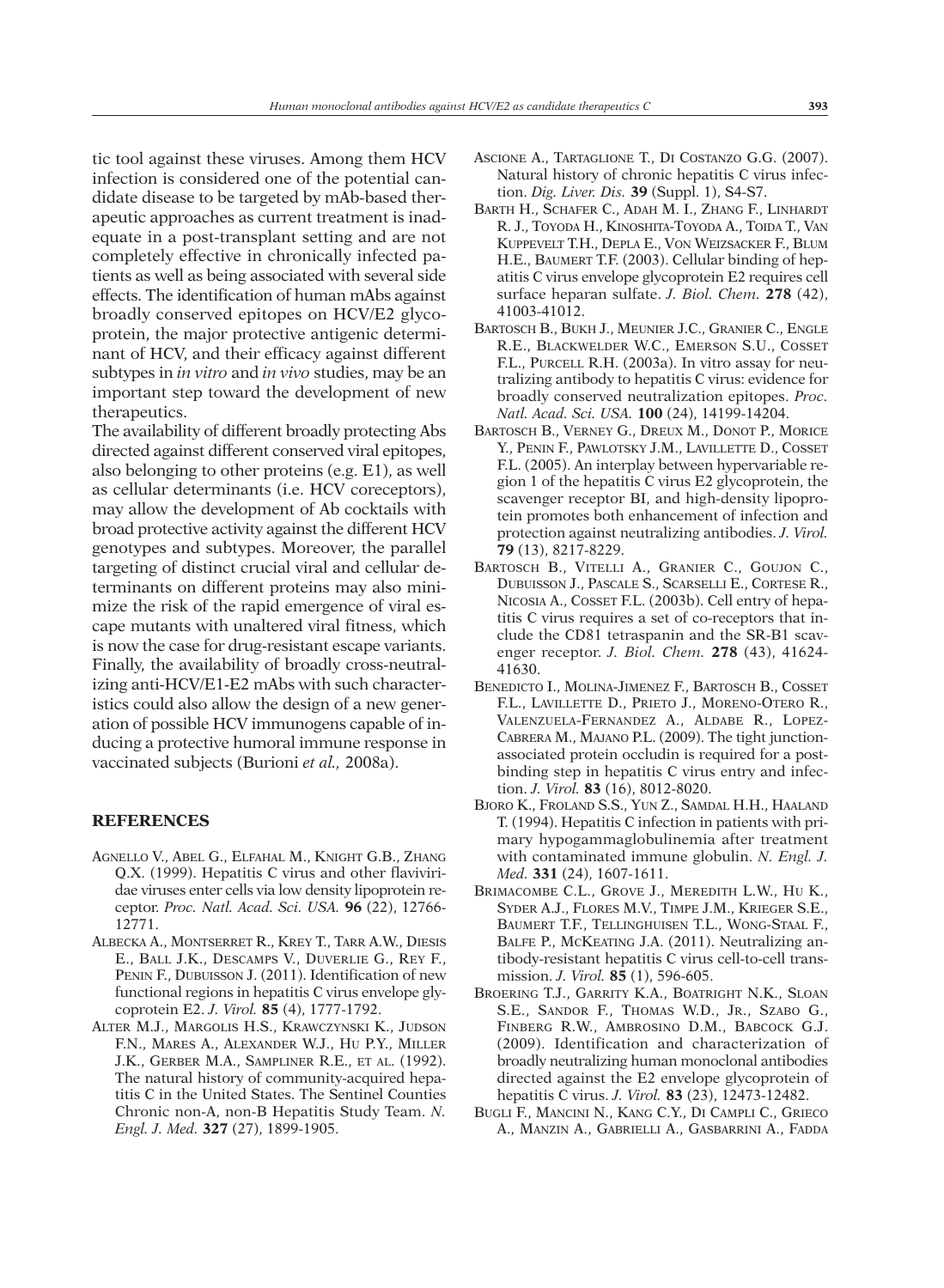G., VARALDO P.E., CLEMENTI M., BURIONI R. (2001). Mapping B-cell epitopes of hepatitis C virus E2 glycoprotein using human monoclonal antibodies from phage display libraries. *J. Virol.* **75** (20), 9986- 9990.

- BURIONI R., BUGLI F., MANCINI N., ROSA D., DI CAMPLI C., MORONCINI G., MANZIN A., ABRIGNANI S., VARALDO P.E., CLEMENTI M., FADDA G. (2001). Nonneutralizing human antibody fragments against hepatitis C virus E2 glycoprotein modulate neutralization of binding activity of human recombinant Fabs. *Virology.* **288** (1), 29-35.
- BURIONI R., CANDUCCI F., MANCINI N., CLEMENTI N., SASSI M., DE MARCO D., DIOTTI R.A., SAITA D., SAMPAOLO M., SAUTTO G., PIANEZZE M., CLEMENTI M. (2010). Monoclonal antibodies isolated from human B cells neutralize a broad range of H1 subtype influenza A viruses including swine-origin Influenza virus (S-OIV). *Virology.* **399** (1), 144-152.
- BURIONI R., CANDUCCI F., MANCINI N., CLEMENTI N., SASSI M., DE MARCO D., SAITA D., DIOTTI R.A., SAUTTO G., SAMPAOLO M., CLEMENTI M. (2009). Molecular cloning of the first human monoclonal antibodies neutralizing with high potency swine-origin influenza A pandemic virus (S-OIV). *New Microbiol.* **32** (4), 319-324.
- BURIONI R., MANCINI N., DE MARCO D., CLEMENTI N., PEROTTI M., NITTI G., SASSI M., CANDUCCI F., SHVELA K., BAGNARELLI P., MASCOLA J. R., CLEMENTI M. (2008a). Anti-HIV-1 response elicited in rabbits by anti-idiotype monoclonal antibodies mimicking the CD4-binding site. *PLoS One.* **3** (10), e3423.
- BURIONI R., PEROTTI M., MANCINI N., CLEMENTI M. (2008b). Perspectives for the utilization of neutralizing human monoclonal antibodies as anti-HCV drugs. *J. Hepatol.* **49** (2), 299-300.
- BURIONI R., PLAISANT P., MANZIN A., ROSA D., DELLI CARRI V., BUGLI F., SOLFOROSI L., ABRIGNANI S., VARALDO P.E., FADDA G., CLEMENTI M. (1998). Dissection of human humoral immune response against hepatitis C virus E2 glycoprotein by repertoire cloning and generation of recombinant Fab fragments. *Hepatology.* **28** (3), 810-814.
- BURIONI R., WILLIAMSON R. A., SANNA P. P., BLOOM F.E., BURTON D.R. (1994). Recombinant human Fab to glycoprotein D neutralizes infectivity and prevents cell-to-cell transmission of herpes simplex viruses 1 and 2 in vitro. *Proc. Natl. Acad. Sci. USA.* **91** (1), 355-359.
- CATANESE M.T., ANSUINI H., GRAZIANI R., HUBY T., MOREAU M., BALL J.K., PAONESSA G., RICE C.M., CORTESE R., VITELLI A., NICOSIA A. (2010). Role of scavenger receptor class B type I in hepatitis C virus entry: kinetics and molecular determinants. *J. Virol.* **84** (1), 34-43.
- CHANDRA P.K., HAZARI S., POAT B., GUNDUZ F., PRABHU R., LIU G., BURIONI R., CLEMENTI M., GARRY R. F., DASH S. (2010). Intracytoplasmic stable expression of

IgG1 antibody targeting NS3 helicase inhibits replication of highly efficient hepatitis C Virus 2a clone. *Virol. J.* **7**, 118.

- CLAYTON R.F., OWSIANKA A., AITKEN J., GRAHAM S., BHELLA D., PATEL A.H. (2002). Analysis of antigenicity and topology of E2 glycoprotein present on recombinant hepatitis C virus-like particles. *J. Virol.* **76** (15), 7672-7682.
- CLEMENTI N., DE MARCO D., MANCINI N., SOLFOROSI L., MORENO G.J., GUBAREVA L.V., MISHIN V., DI PIETRO A., VICENZI E., SICCARDI A.G., CLEMENTI M., BURIONI R. (2011). A human monoclonal antibody with neutralizing activity against highly divergent influenza subtypes. *PLoS One.* **6** (12), e28001.
- CLEMENTI N., MANCINI N., SOLFOROSI L., CASTELLI M., CLEMENTI M., BURIONI R. (2012). Phage displaybased strategies for cloning and optimization of monoclonal antibodies directed against human pathogens. *Int. J. Mol. Sci.* **13** (7), 8273-8292.
- DE MARCO D., CLEMENTI N., MANCINI N., SOLFOROSI L., MORENO G.J., SUN X., TUMPEY T.M., GUBAREVA L.V., MISHIN V., CLEMENTI M., BURIONI R. (2012). A non-VH1-69 heterosubtypic neutralizing human monoclonal antibody protects mice against H1N1 and H5N1 viruses. *PLoS One.* **7** (4), e34415.
- DI LORENZO C., ANGUS A.G., PATEL A.H. (2011). Hepatitis C virus evasion mechanisms from neutralizing antibodies. *Viruses.* **3** (11), 2280-2300.
- DOWD K.A., NETSKI D.M., WANG X.H., COX A.L., RAY S.C. (2009). Selection pressure from neutralizing antibodies drives sequence evolution during acute infection with hepatitis C virus. *Gastroenterology.* **136** (7), 2377-2386.
- DREUX M., PIETSCHMANN T., GRANIER C., VOISSET C., RICARD-BLUM S., MANGEOT P.E., KECK Z., FOUNG S., VU-DAC N., DUBUISSON J., BARTENSCHLAGER R., LAVILLETTE D., COSSET F.L. (2006). High density lipoprotein inhibits hepatitis C virus-neutralizing antibodies by stimulating cell entry via activation of the scavenger receptor BI. *J. Biol. Chem.* **281** (27), 18285-18295.
- DRUMMER H.E., BOO I., MAERZ A.L., POUMBOURIOS P. (2006). A conserved Gly436-Trp-Leu-Ala-Gly-Leu-Phe-Tyr motif in hepatitis C virus glycoprotein E2 is a determinant of CD81 binding and viral entry. *J. Virol.* **80** (16), 7844-7853.
- DUBUISSON J., HSU H.H., CHEUNG R.C., GREENBERG H.B., RUSSELL D.G., RICE C.M. (1994). Formation and intracellular localization of hepatitis C virus envelope glycoprotein complexes expressed by recombinant vaccinia and Sindbis viruses. *J. Virol.* **68** (10), 6147- 6160.
- EL ABD Y.S., TABLL A.A., EL DIN N.G., HOSNY AEL D., MOUSTAFA R.I., EL-SHENAWY R., ATEF K., EL-AWADY M.K. (2011). Neutralizing activities of caprine antibodies towards conserved regions of the HCV envelope glycoprotein E2. *Virol. J.* **8**, 391.
- EREN R., LANDSTEIN D., TERKIELTAUB D., NUSSBAUM O.,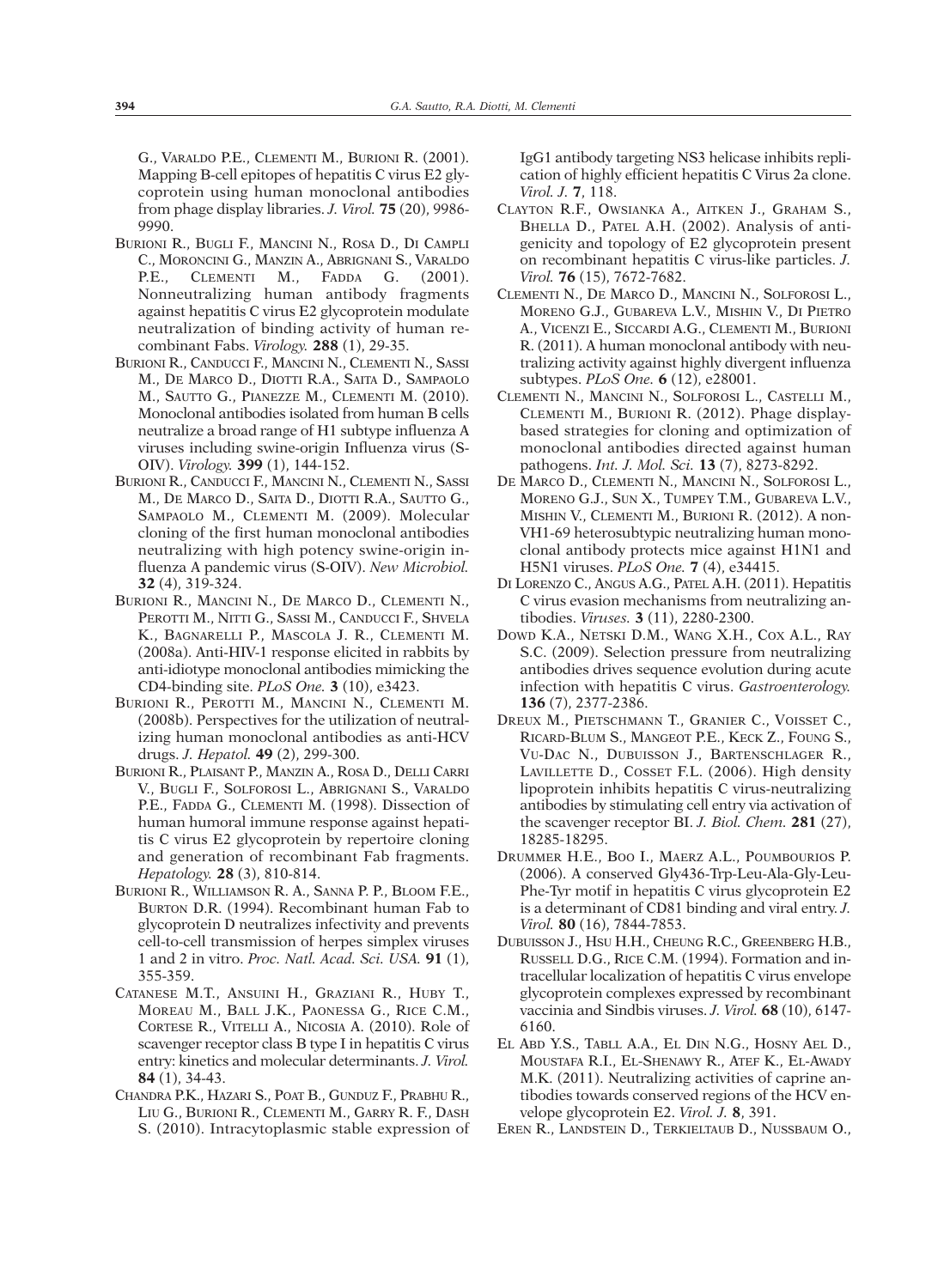ZAUBERMAN A., BEN-PORATH J., GOPHER J., BUCHNICK R., KOVJAZIN R., ROSENTHAL-GALILI Z., AVIEL S., ILAN E., SHOSHANY Y., NEVILLE L., WAISMAN T., BEN-MOSHE O., KISCHITSKY A., FOUNG S. K., KECK Z. Y., PAPPO O., EID A., JURIM O., ZAMIR G., GALUN E., DAGAN S. (2006). Preclinical evaluation of two neutralizing human monoclonal antibodies against hepatitis C virus (HCV): a potential treatment to prevent HCV reinfection in liver transplant patients. *J. Virol.* **80** (6), 2654-2664.

- EVANS M. J., VON HAHN T., TSCHERNE D. M., SYDER A.J., PANIS M., WOLK B., HATZIIOANNOU T., MCKEATING J.A., BIENIASZ P.D., RICE C.M. (2007). Claudin-1 is a hepatitis C virus co-receptor required for a late step in entry. *Nature.* **446** (7137), 801-805.
- FERAY C., GIGOU M., SAMUEL D., DUCOT B., MAISONNEUVE P., REYNES M., BISMUTH A., BISMUTH H. (1998). Incidence of hepatitis C in patients receiving different preparations of hepatitis B immunoglobulins after liver transplantation. *Ann. Intern. Med.* **128** (10), 810-816.
- FLINT M., THOMAS J.M., MAIDENS C.M., SHOTTON C., LEVY S., BARCLAY W.S., MCKEATING J.A. (1999). Functional analysis of cell surface-expressed hepatitis C virus E2 glycoprotein. *J. Virol.* **73** (8), 6782- 6790.
- GALUN E., TERRAULT N.A., EREN R., ZAUBERMAN A., NUSSBAUM O., TERKIELTAUB D., ZOHAR M., BUCHNIK R., ACKERMAN Z., SAFADI R., ASHUR Y., MISRACHI S., LIBERMAN Y., RIVKIN L., DAGAN S. (2007). Clinical evaluation (Phase I) of a human monoclonal antibody against hepatitis C virus: safety and antiviral activity. *J. Hepatol.* **46** (1), 37-44.
- GIANG E., DORNER M., PRENTOE J.C., DREUX M., EVANS M.J., BUKH J., RICE C.M., PLOSS A., BURTON D.R., LAW M. (2012). Human broadly neutralizing antibodies to the envelope glycoprotein complex of hepatitis C virus. *Proc. Natl. Acad. Sci. USA.* **109** (16), 6205-6210.
- HABERSTROH A., SCHNOBER E.K., ZEISEL M.B., CAROLLA P., BARTH H., BLUM H. E., COSSET F.L., KOUTSOUDAKIS G., BARTENSCHLAGER R., UNION A., DEPLA E., OWSIANKA A., PATEL A.H., SCHUSTER C., STOLL-KELLER F., DOFFOEL M., DREUX M., BAUMERT T.F. (2008). Neutralizing host responses in hepatitis C virus infection target viral entry at postbinding steps and membrane fusion. *Gastroenterology.* **135** (5), 1719-1728 e1.
- HSU M., ZHANG J., FLINT M., LOGVINOFF C., CHENG-MAYER C., RICE C. M., MCKEATING J.A. (2003). Hepatitis C virus glycoproteins mediate pH-dependent cell entry of pseudotyped retroviral particles. *Proc. Natl. Acad. Sci. USA.* **100** (12), 7271-7276.
- IACOB R.E., KECK Z., OLSON O., FOUNG S.K., TOMER K.B. (2008). Structural elucidation of critical residues involved in binding of human monoclonal antibodies to hepatitis C virus E2 envelope glycoprotein. *Biochim. Biophys. Acta.* **1784** (3), 530-542.
- JOHANSSON D.X., VOISSET C., TARR A.W., AUNG M., BALL J.K., DUBUISSON J., PERSSON M.A. (2007). Human combinatorial libraries yield rare antibodies that broadly neutralize hepatitis C virus. *Proc. Natl. Acad. Sci. USA.* **104** (41), 16269-16274.
- KATO N., SEKIYA H., OOTSUYAMA Y., NAKAZAWA T., HIJIKATA M., OHKOSHI S., SHIMOTOHNO K. (1993). Humoral immune response to hypervariable region 1 of the putative envelope glycoprotein (gp70) of hepatitis C virus. *J. Virol.* **67** (7), 3923-3930.
- KECK Z.Y., LI T.K., XIA J., GAL-TANAMY M., OLSON O., LI S.H., PATEL A.H., BALL J. K., LEMON S.M., FOUNG S.K. (2008). Definition of a conserved immunodominant domain on hepatitis C virus E2 glycoprotein by neutralizing human monoclonal antibodies. *J. Virol.* **82** (12), 6061-6066.
- KECK Z.Y., OP DE BEECK A., HADLOCK K.G., XIA J., LI T.K., DUBUISSON J., FOUNG S.K. (2004a). Hepatitis C virus E2 has three immunogenic domains containing conformational epitopes with distinct properties and biological functions. *J. Virol.* **78** (17), 9224-9232.
- KECK Z.Y., SAHA A., XIA J., WANG Y., LAU P., KREY T., REY F.A., FOUNG S.K. (2011). Mapping a region of hepatitis C virus E2 that is responsible for escape from neutralizing antibodies and a core CD81-binding region that does not tolerate neutralization escape mutations. *J. Virol.* **85** (20), 10451-10463.
- KECK Z.Y., SUNG V.M., PERKINS S., ROWE J., PAUL S., LIANG T.J., LAI M.M., FOUNG S.K. (2004b). Human monoclonal antibody to hepatitis C virus E1 glycoprotein that blocks virus attachment and viral infectivity. *J. Virol.* **78** (13), 7257-7263.
- KECK Z.Y., XIA J., CAI Z., LI T.K., OWSIANKA A.M., PATEL A.H., LUO G., FOUNG S.K. (2007). Immunogenic and functional organization of hepatitis C virus (HCV) glycoprotein E2 on infectious HCV virions. *J. Virol.* **81** (2), 1043-1047.
- KECK Z.Y., XIA J., WANG Y., WANG W., KREY T., PRENTOE J., CARLSEN T., LI A.Y., PATEL A.H., LEMON S.M., BUKH J., REY F.A., FOUNG S.K. (2012). Human monoclonal antibodies to a novel cluster of conformational epitopes on HCV E2 with resistance to neutralization escape in a genotype 2a isolate. *PLoS. Pathog.* **8** (4), e1002653.
- KONG L., GIANG E., ROBBINS J.B., STANFIELD R.L., BURTON D.R., WILSON I.A., LAW M. (2012). Structural basis of hepatitis C virus neutralization by broadly neutralizing antibody HCV1. *Proc. Natl. Acad. Sci. USA.* **109** (24), 9499-9504.
- KREY T., D'ALAYER J., KIKUTI C.M., SAULNIER A., DAMIER-PIOLLE L., PETITPAS I., JOHANSSON D.X., TAWAR R.G., BARON B., ROBERT B., ENGLAND P., PERSSON M.A., MARTIN A., REY F.A. (2010). The disulfide bonds in glycoprotein E2 of hepatitis C virus reveal the tertiary organization of themolecule. *PLoS Pathog.* **6** (2), e1000762.
- KWO P.Y., LAWITZ E.J., MCCONE J., SCHIFF E.R., VIERLING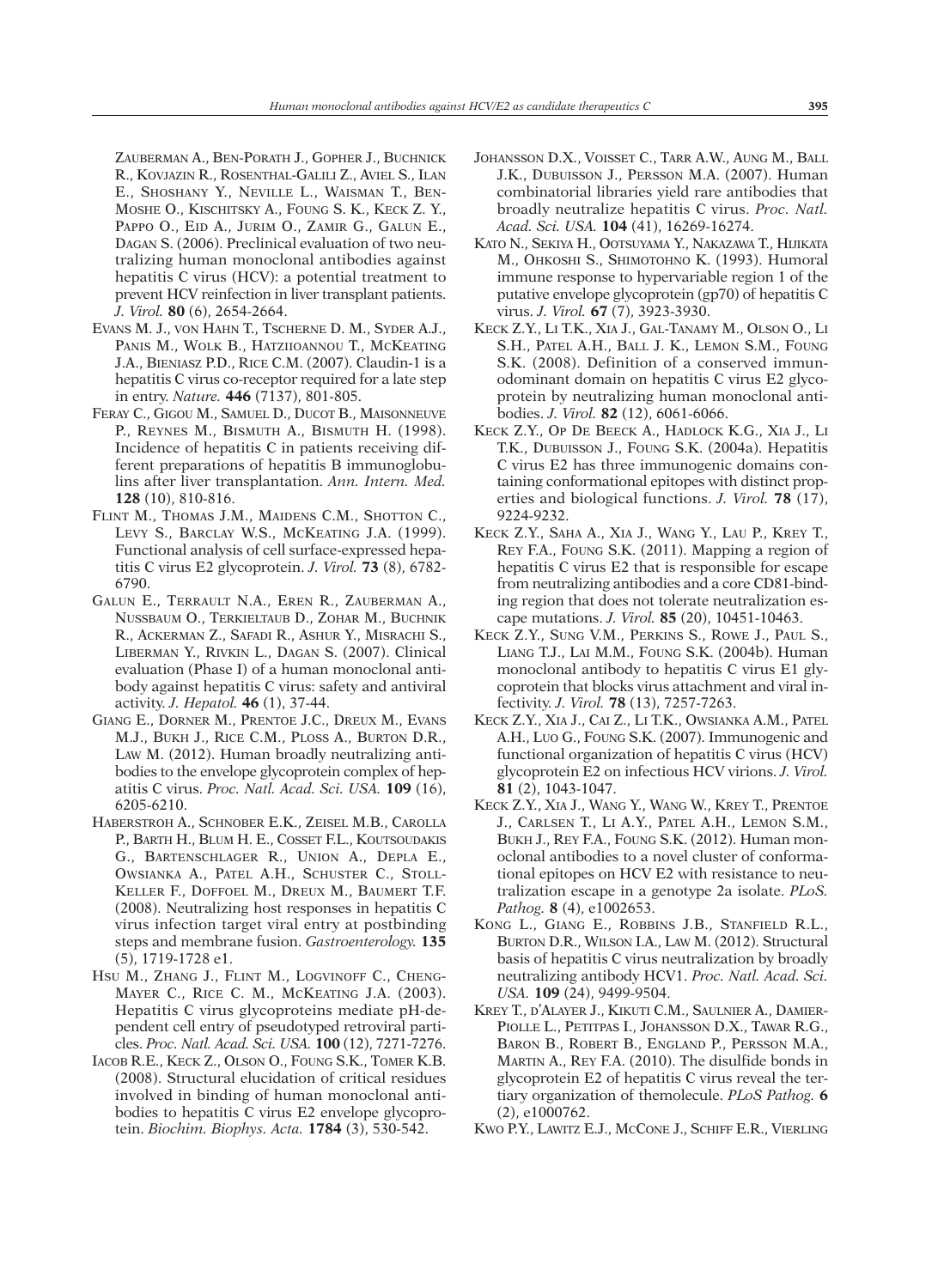J.M., POUND D., DAVIS M.N., GALATI J.S., GORDON S.C., RAVENDHRAN N., ROSSARO L., ANDERSON F.H., JACOBSON I.M., RUBIN R., KOURY K., PEDICONE L.D., BRASS C.A., CHAUDHRI E., ALBRECHT J.K. (2010). Efficacy of boceprevir, an NS3 protease inhibitor, in combination with peginterferon alfa-2b and ribavirin in treatment-naive patients with genotype 1 hepatitis C infection (SPRINT-1): an open-label, randomised, multicentre phase 2 trial. *Lancet.* **376** (9742), 705-716.

- LAW M., MARUYAMA T., LEWIS J., GIANG E., TARR A.W., STAMATAKI Z., GASTAMINZA P., CHISARI F.V., JONES I.M., FOX R.I., BALL J.K., MCKEATING J.A., KNETEMAN N.M., BURTON D.R. (2008). Broadly neutralizing antibodies protect against hepatitis C virus quasispecies challenge. *Nat. Med.* **14** (1), 25-27.
- LIU S., YANG W., SHEN L., TURNER J.R., COYNE C.B., WANG T. (2009). Tight junction proteins claudin-1 and occludin control hepatitis C virus entry and are downregulated during infection to prevent superinfection. *J. Virol.* **83** (4), 2011-2014.
- MAKRIS M., PRESTON F.E., ROSENDAAL F.R., UNDERWOOD J.C., RICE K.M., TRIGER D.R. (1996). The natural history of chronic hepatitis C in haemophiliacs. *Br. J. Haematol.* **94** (4), 746-752.
- MANCINI N., CLEMENTI M., BURIONI R. (2012). Natalizumab-associated progressive multifocal leukoencephalopathy. *N. Engl. J. Med.* **367** (9), 871- 872.
- MANCINI N., DIOTTI R.A., PEROTTI M., SAUTTO G., CLEMENTI N., NITTI G., PATEL A.H., BALL J.K., CLEMENTI M., BURIONI R. (2009). Hepatitis C virus (HCV) infection may elicit neutralizing antibodies targeting epitopes conserved in all viral genotypes. *PLoS One.* **4** (12), e8254.
- MANCINI N., SOLFOROSI L., CLEMENTI N., DE MARCO D., CLEMENTI M., BURIONI R. (2011). A potential role for monoclonal antibodies in prophylactic and therapeutic treatment of influenza. *Antiviral. Res.* **92** (1), 15-26.
- MCHUTCHISON J.G., MANNS M.P., MUIR A.J., TERRAULT N.A., JACOBSON I.M., AFDHAL N.H., HEATHCOTE E.J., ZEUZEM S., REESINK H.W., GARG J., BSHARAT M., GEORGE S., KAUFFMAN R.S., ADDA N., DI BISCEGLIE A.M. (2010). Telaprevir for previously treated chronic HCV infection. *N. Engl. J. Med.* **362** (14), 1292- 1303.
- MEULEMAN P., HESSELGESSER J., PAULSON M., VANWOLLEGHEM T., DESOMBERE I., REISER H., LEROUX-ROELS G. (2008). Anti-CD81 antibodies can prevent a hepatitis C virus infection in vivo. *Hepatology.* **48** (6), 1761-1768.
- MEUNIER J.C., RUSSELL R.S., GOOSSENS V., PRIEM S., WALTER H., DEPLA E., UNION A., FAULK K.N., BUKH J., EMERSON S.U., PURCELL R.H. (2008). Isolation and characterization of broadly neutralizing human monoclonal antibodies to the e1 glycoprotein of hepatitis *C virus. J. Virol.* **82** (2), 966-973.
- MOLINA S., CASTET V., FOURNIER-WIRTH C., PICHARD-GARCIA L., AVNER R., HARATS D., ROITELMAN J., BARBARAS R., GRABER P., GHERSA P., SMOLARSKY M., FUNARO A., MALAVASI F., LARREY D., COSTE J., FABRE J.M., SA-CUNHA A., MAUREL P. (2007). The low-density lipoprotein receptor plays a role in the infection of primary human hepatocytes by hepatitis C virus. *J. Hepatol.* **46** (3), 411-419.
- MOLINA S., CASTET V., PICHARD-GARCIA L., WYCHOWSKI C., MEURS E., PASCUSSI J.M., SUREAU C., FABRE J.M., SACUNHA A., LARREY D., DUBUISSON J., COSTE J., MCKEATING J., MAUREL P., FOURNIER-WIRTH C. (2008). Serum-derived hepatitis C virus infection of primary human hepatocytes is tetraspanin CD81 dependent. *J. Virol.* **82** (1), 569-574.
- MORIN T.J., BROERING T.J., LEAV B.A., BLAIR B.M., ROWLEY K.J., BOUCHER E.N., WANG Y., CHESLOCK P.S., KNAUBER M., OLSEN D.B., LUDMERER S.W., SZABO G., FINBERG R.W., PURCELL R.H., LANFORD R.E., AMBROSINO D.M., MOLRINE D.C., BABCOCK G.J. (2012). Human Monoclonal Antibody HCV1 Effectively Prevents and Treats HCV Infection in Chimpanzees. *PLoS Pathog.* **8** (8), e1002895.
- NEUMANN-HAEFELIN C., BLUM H.E., CHISARI F.V., THIMME R. (2005). T cell response in hepatitis C virus infection. *J. Clin. Virol.* **32** (2), 75-85.
- OWSIANKA A., CLAYTON R.F., LOOMIS-PRICE L.D., MCKEATING J.A., PATEL A.H. (2001). Functional analysis of hepatitis C virus E2 glycoproteins and virus-like particles reveals structural dissimilarities between different forms of E2. *J. Gen. Virol.* **82** (Pt 8), 1877-1883.
- OWSIANKA A.M., TARR A.W., KECK Z.Y., LI T.K., WITTEVELDT J., ADAIR R., FOUNG S.K., BALL J.K., PATEL A.H. (2008). Broadly neutralizing human monoclonal antibodies to the hepatitis C virus E2 glycoprotein. *J. Gen. Virol.* **89** (Pt 3), 653-659.
- OWSIANKA A.M., TIMMS J.M., TARR A.W., BROWN R.J., HICKLING T.P., SZWEJK A., BIENKOWSKA-SZEWCZYK K., THOMSON B.J., PATEL A.H., BALL J.K. (2006). Identification of conserved residues in the E2 envelope glycoprotein of the hepatitis C virus that are critical for CD81 binding. *J. Virol.* **80** (17), 8695-8704.
- OWSIANKA A., TARR A.W., JUTTLA V.S., LAVILLETTE D., BARTOSCH B., COSSET F.L., BALL J.K., PATEL A.H. (2005). Monoclonal antibody AP33 defines a broadly neutralizing epitope on the hepatitis C virus E2 envelope glycoprotein. *J. Virol.* **79** (17), 11095-11104.
- PEROTTI M., GHIDOLI N., ALTARA R., DIOTTI R.A., CLEMENTI N., DE MARCO D., SASSI M., CLEMENTI M., BURIONI R., MANCINI N. (2008a). Hepatitis C virus (HCV)-driven stimulation of subfamily-restricted natural IgM antibodies in mixed cryoglobulinemia. *Autoimmun. Rev.* **7** (6), 468-472.
- PEROTTI M., MANCINI N., DIOTTI R. A., TARR A. W., BALL J.K., OWSIANKA A., ADAIR R., PATEL A.H., CLEMENTI M., BURIONI R. (2008b). Identification of a broadly cross-reacting and neutralizing human monoclon-